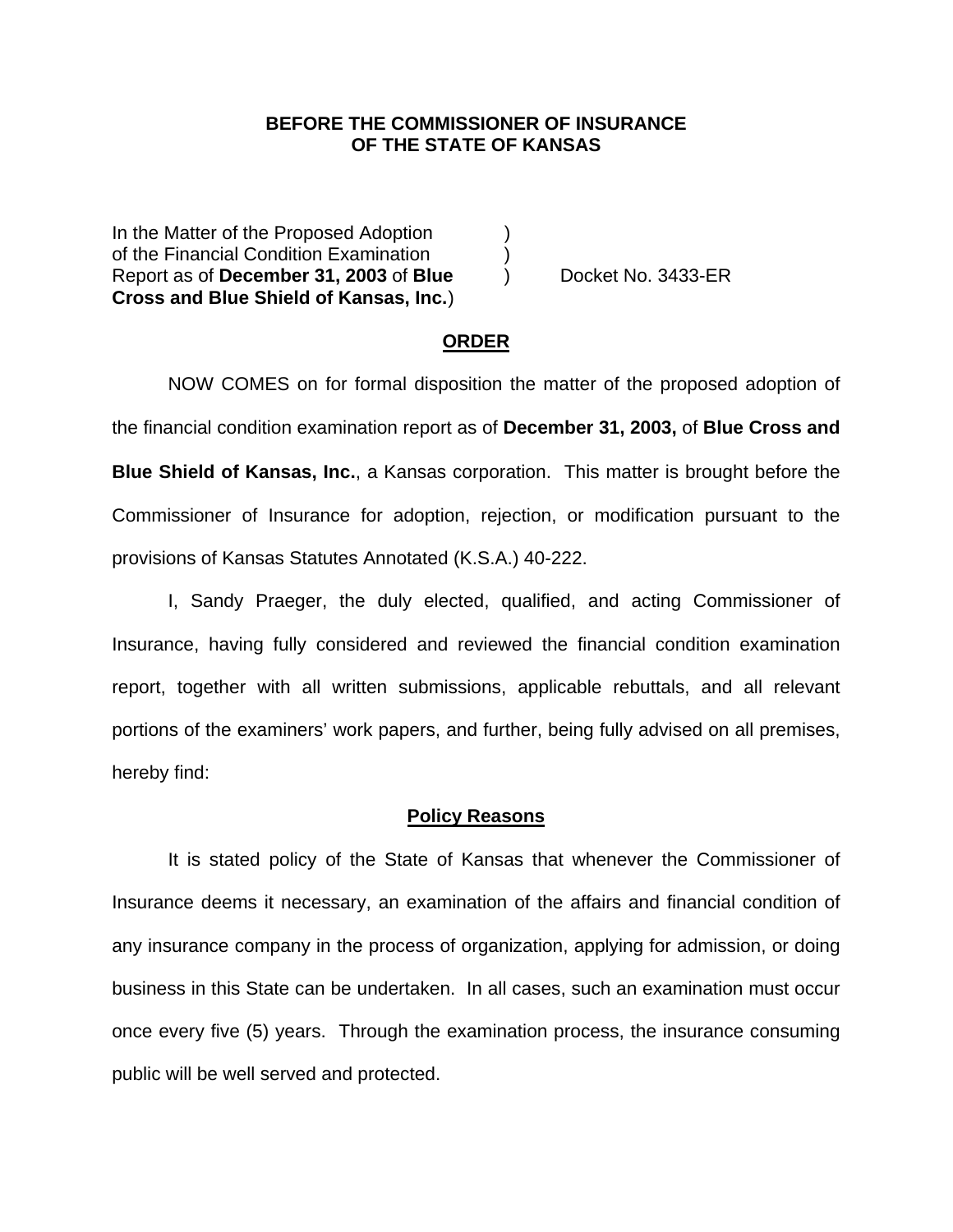#### **Findings of Fact**

 1. The Commissioner of Insurance has jurisdiction over this matter pursuant to K.S.A. 40-222.

 2. An examination of **Blue Cross and Blue Shield of Kansas, Inc.** was undertaken by the Kansas Insurance Department and was completed on **January 19, 2005**.

 3. The examiner-in-charge tendered and filed with the Kansas Insurance Department a verified written report of the examination within thirty (30) days following completion of the examination, to wit; **January 19, 2005**.

 4. Following receipt of the verified report, the Kansas Insurance Department transmitted the report to **Blue Cross and Blue Shield of Kansas, Inc.** on **January 20, 2005**, with a duly executed notice advising the company of its opportunity to prepare and submit to the Kansas Insurance Department a written submission or rebuttal with respect to any and all matters contained in the report. **Blue Cross and Blue Shield of Kansas, Inc.** was further advised that any written submission or rebuttal needed to be filed with the Kansas Insurance Department no later than thirty (30) days after receipt of the verified report.

 5. **Blue Cross and Blue Shield of Kansas, Inc.** filed a written **acceptance** of the verified report on **February 15, 2005**.

 6. Based upon the written submission tendered by **Blue Cross and Blue Shield of Kansas, Inc.**, the company **had no exceptions** to matters contained in the verified report.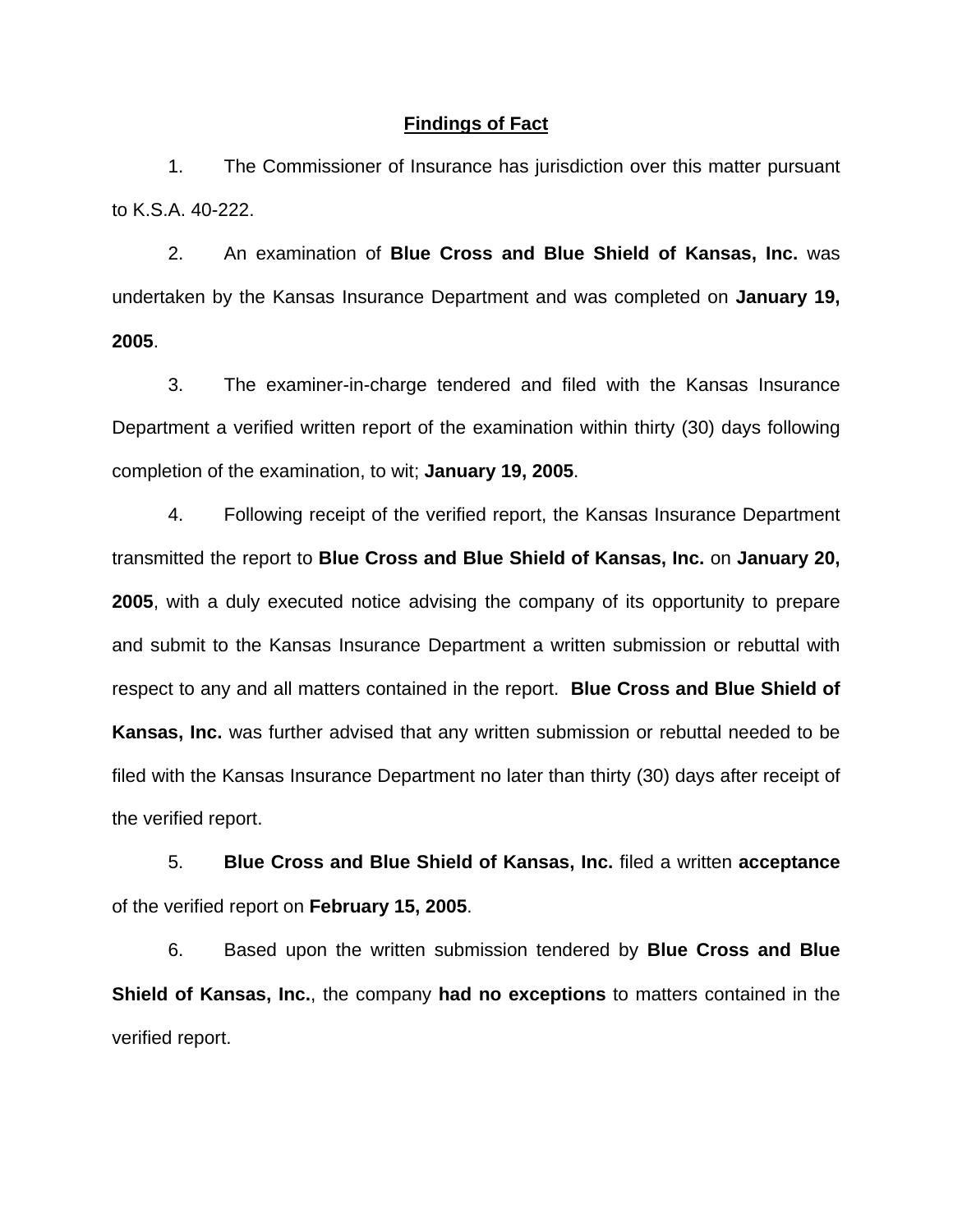# **Conclusion of Law**

7. K.S.A. 40-222(d)(2) provides:

"Within 30 days of the end of the period allowed for the receipt of written submissions or rebuttals, the commissioner shall fully consider and review the report, together with any written submissions or rebuttals and any relevant portions of the examiners workpapers and enter an order:

- (A) Adopting the examination report as filed or with modification or corrections. If the examination report reveals that the company is operating in violation of any law, regulation or prior order of the commissioner, the commissioner may order the company to take any action the commissioner considers necessary and appropriate to cure such violations; or
- (B) rejecting the examination report with directions to the examiners to reopen the examination for purposes of obtaining additional data, documentation or information, and refiling pursuant to subsection (k); or
- (C) call and conduct a fact-finding hearing in accordance with K.S.A. 40- 281 and amendments thereto for purposes of obtaining additional documentation, data, information and testimony."
- 8. Based upon the Finding of Fact enumerated in paragraphs #1 through #8

above, the financial condition examination report as of **December 31, 2003,** of **Blue** 

**Cross and Blue Shield of Kansas, Inc.** should be adopted.

## **IT IS THEREFORE, BY THE COMMISSIONER OF INSURANCE, ORDERED THAT:**

1. The financial condition examination report as of **December 31, 2003,** of

### **Blue Cross and Blue Shield of Kansas, Inc.**, here is adopted.

 2. The Commissioner of Insurance retains jurisdiction over this matter to issue any and all further Orders deemed appropriate or to take such further action necessary to dispose of this matter.